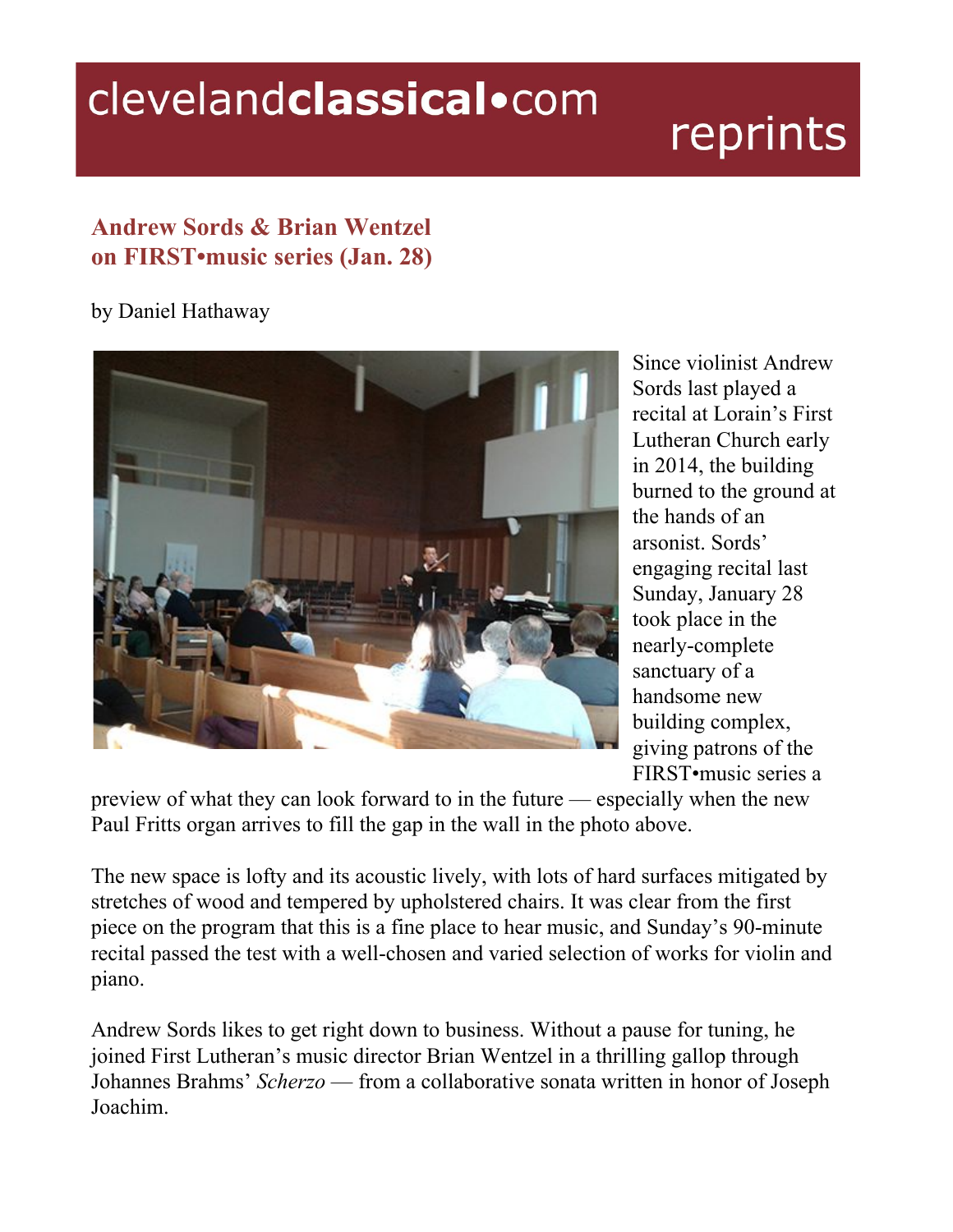Sords followed the Brahms with Ernest Bloch's *Baal Shem — Three Pictures of Chassidic Life,* written while the composer was serving as president of the Cleveland Institute of Music in the early 1920s. Here Sords achieved a sense of expressive drama without crossing the line into violinistic self-indulgence.

A third contrasting work was Edvard Grieg's turbulent Third Violin Sonata, written twenty years after his first two works in the genre, and apparently with a longer gestation period. It was interesting in the first half of this recital to hear a German work followed by a Swiss-Hebrew piece, followed by a Norwegian sonata that quotes national folk songs to some extent but casts a wider stylistic net. Sords and Wentzel got to the core of all three works, communicating their essense to the audience.



Messiaen's "Louange à l'Immortalité de Jésus" from the *Quartet for the End of Time* provided a welcome respite from the emotionally-charged works that preceded it. This essay in making time stand still might even have been paced a little more broadly, but Sords and Wentzel sustained its lulling, repetitive material expertly.

The stunner of the afternoon was a breathless but magnificently controlled performance of Beethoven's "Kreutzer" Sonata (No. 9, Op. 47). The two musicians put pedal to metal and charged through the first and third movements with giddy aplomb. Taking their time with the often ornate variations of the second movement, they passed virtuosic gestures back and forth charmingly.

Not every church music director is as accomplished a pianist as an organist, but Brian Wentzel is a treasure. While working hand in glove with Andrew Sords, he put the church's new Estonia grand piano through its paces on Sunday with admirable results.